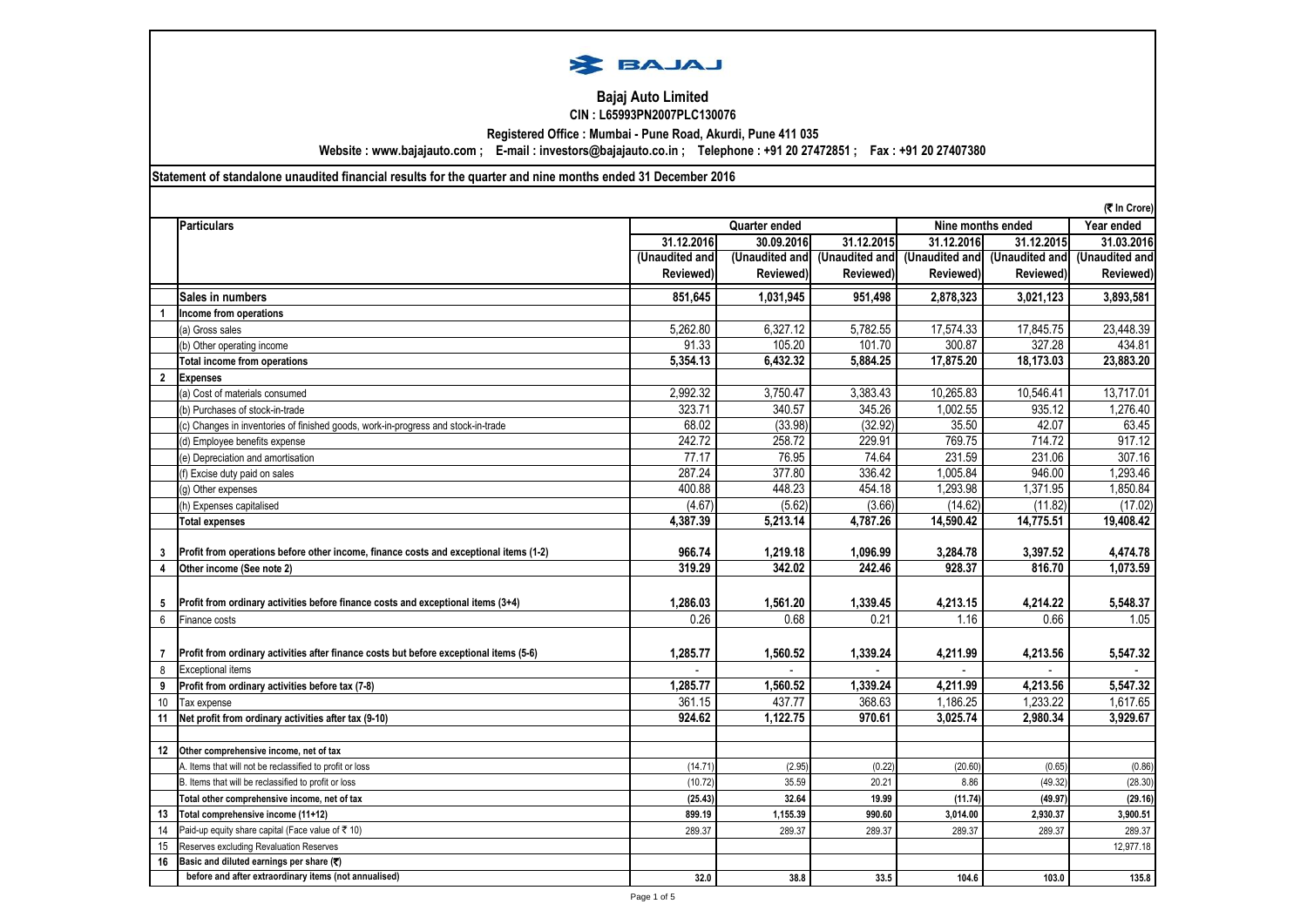### **Notes :**

1 This statement has been prepared in accordance with the Companies (Indian Accounting Standards) Rules, 2015 (Ind-AS) prescribed under section 133 of the Companies Act, 2013 and other recognised accounting practices and policies, to the extent applicable. Beginning FY 2016-17, the Company has for the first time adopted Ind-AS together with Ind-AS compliant comparatives for FY 2015-16. Accordingly, figures for previous year / period are re-casted/regrouped as per new requirements wherever necessary.

#### 2 Other income includes following -

(₹ In Crore)

| <b>Particulars</b> | Quarter ended    |               |                  | Nine months ended | Year ended                          |                  |
|--------------------|------------------|---------------|------------------|-------------------|-------------------------------------|------------------|
|                    | 31.12.2016       | 30.09.2016    | 31.12.2015       | 31.12.2016        | 31.12.2015                          | 31.03.2016       |
|                    | l (Unaudited and | Unaudited and | (Unaudited and I |                   | I (Unaudited and I (Unaudited and I | I (Unaudited and |
|                    | Reviewed)        | Reviewed)     | Reviewed)        | <b>Reviewed</b> ) | Reviewed)                           | Reviewed)        |
| Investment income  | 241.61           | 283.72        | 188.17           | 745.51            | 686.26                              | 898.91           |
| <b>Others</b>      | 77.68            | 58.30         | 54.29            | 182.86            | 130.44                              | 174.68           |

3 As required by paragraph 32 of Ind-AS 101, net profit reconciliation is as under :

(₹ In Crore) **Particulars Quarter ended Nine months ended Year ended 31.12.2015 31.12.2015 31.03.2016 (Unaudited and Reviewed) (Unaudited and Reviewed) (Unaudited and Reviewed)** Net profit after tax as reported under Indian GAAP 8652.41 and the set of the set of the set of the set of the set of the set of the set of the set of the set of the set of the set of the set of the set of the set of the s Ind-AS adjustments increasing/(decreasing) net profit as reported under Indian GAAP on : Fair valuation of fixed maturity plans - matured (net of tax) (158.78) (158.78) (158.78) (158.78) (158.78) Fair valuation of fixed maturity plans - held 199.34 and 16.96 and 116.96 and 116.96 and 116.96 and 116.96 and 116.96 and 116.96 and 116.96 and 116.96 and 116.96 and 116.96 and 116.96 and 116.96 and 116.96 and 116.97 and 1 Time value of forward contacts - routed through OCI (net of tax) (68.97 Other adjustments (net of tax)\* 5.67<br>
other adjustments (net of tax)\* 5.67<br>
other adjustments (net of tax)\* 5.929.67 Net profit after tax as per Ind-AS 970.61 3,990.61 2,990.61 3,990.61 2,990.61 3,990.61 3,990.61 2,990.61 3,920 Other comprehensive income, net of tax  $\begin{array}{|l|c|c|c|c|c|c|c|}\hline \text{(19.97)}&\text{(29.16)}\ \hline \end{array}$  (29.16) (29.16) (29.16) Total comprehensive income 990.60 2,930.49 3,930.60 2,930.60 2,930.60 2,930.60 2,930.60 2,930.60 2,930.60 2,930

\* Includes fair valuation of mutual funds other than FMPs etc.

4 The Company has opted to publish Extracts of the Unaudited Consolidated Financial Results, pursuant to option made available as per Regulation 33 of the SEBI (Listing Obligations and Disclosure Requirements) Regulations, 2015. These standalone financial results are available on the Company's website viz. www.bajajauto.com and on the websites of BSE (www.bseindia.com) and NSE (www.nseindia.com).

5 ₹ 1 crore is equal to ₹ 10 million.

6 The above results have been reviewed by the Audit Committee, approved by the Board of Directors in the meeting held on 31 January 2017 and subjected to a limited review by the statutory auditors as indicated above.

> **By order of the Board of Directors For Bajaj Auto Limited**

Pune **Rahul Bajaj** Date: 31 January 2017 **Chairman**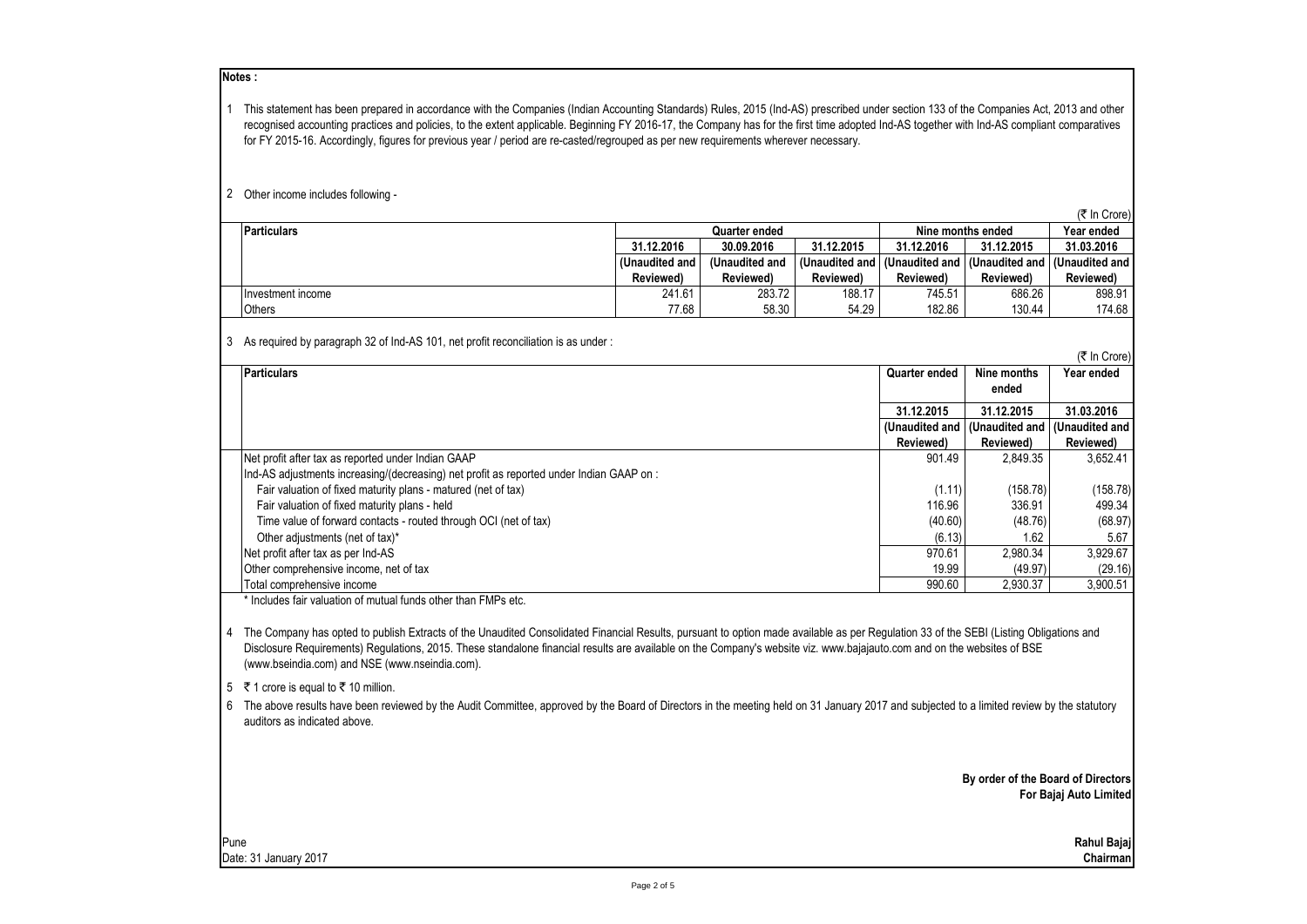

#### **Bajaj Auto Limited CIN : L65993PN2007PLC130076**

**Registered Office : Mumbai - Pune Road, Akurdi, Pune 411 035**

**Website : www.bajajauto.com ; E-mail : investors@bajajauto.co.in ; Telephone : +91 20 27472851 ; Fax : +91 20 27407380**

## **Statement of consolidated unaudited financial results for the quarter and nine months ended 31 December 2016**

|                | (₹ In Crore)                                                                           |                |                |                |                   |                               |                |
|----------------|----------------------------------------------------------------------------------------|----------------|----------------|----------------|-------------------|-------------------------------|----------------|
|                | <b>Particulars</b>                                                                     |                | Quarter ended  |                | Nine months ended | Year ended                    |                |
|                |                                                                                        | 31.12.2016     | 30.09.2016     | 31.12.2015     | 31.12.2016        | 31.12.2015                    | 31.03.2016     |
|                |                                                                                        | (Unaudited and | (Unaudited and | (Unaudited and |                   | (Unaudited and (Unaudited and | (Unaudited and |
|                |                                                                                        | Reviewed)      | Reviewed)      | Reviewed)      | Reviewed)         | Reviewed)                     | Reviewed)      |
|                |                                                                                        |                |                |                |                   |                               |                |
| 1              | Income from operations                                                                 |                |                |                |                   |                               |                |
|                | (a) Gross sales                                                                        | 5,262.80       | 6,327.12       | 5,782.55       | 17,574.33         | 17,845.75                     | 23,448.39      |
|                | (b) Other operating income                                                             | 91.33          | 105.20         | 101.70         | 300.87            | 327.28                        | 434.81         |
|                | <b>Total income from operations</b>                                                    | 5,354.13       | 6.432.32       | 5.884.25       | 17.875.20         | 18.173.03                     | 23.883.20      |
| $\overline{2}$ | <b>Expenses</b>                                                                        |                |                |                |                   |                               |                |
|                | (a) Cost of materials consumed                                                         | 2,992.32       | 3,750.47       | 3,383.43       | 10,265.83         | 10,546.41                     | 13,717.01      |
|                | (b) Purchases of stock-in-trade                                                        | 323.71         | 340.57         | 345.26         | 1.002.55          | 935.12                        | 1.276.40       |
|                | (c) Changes in inventories of finished goods, work-in-progress and stock-in-trade      | 68.02          | (33.98)        | (32.92)        | 35.50             | 42.07                         | 63.45          |
|                | (d) Employee benefits expense                                                          | 242.34         | 259.32         | 229.91         | 769.97            | 714.72                        | 917.12         |
|                | (e) Depreciation and amortisation                                                      | 77.17          | 76.95          | 74.64          | 231.59            | 231.06                        | 307.16         |
|                | (f) Excise duty paid on sales                                                          | 287.24         | 377.80         | 336.42         | 1.005.84          | 946.00                        | 1.293.46       |
|                | (g) Other expenses                                                                     | 401.16         | 449.30         | 454.36         | 1,295.68          | 1,372.60                      | 1,851.70       |
|                | (h) Expenses capitalised                                                               | (4.67)         | (5.62)         | (3.66)         | (14.62)           | (11.82)                       | (17.02)        |
|                | <b>Total expenses</b>                                                                  | 4.387.29       | 5.214.81       | 4.787.44       | 14.592.34         | 14,776.16                     | 19.409.28      |
|                |                                                                                        |                |                |                |                   |                               |                |
| 3              | Profit from operations before other income, finance costs and exceptional items (1-2)  | 966.84         | 1,217.51       | 1,096.81       | 3,282.86          | 3,396.87                      | 4,473.92       |
| 4              | Other income (See note 3)                                                              | 318.69         | 342.71         | 242.49         | 928.49            | 727.62                        | 984.58         |
|                |                                                                                        |                |                |                |                   |                               |                |
| 5              | Profit from ordinary activities before finance costs and exceptional items (3+4)       | 1.285.53       | 1.560.22       | 1.339.30       | 4,211.35          | 4.124.49                      | 5,458.50       |
| 6              | Finance costs                                                                          | 0.26           | 0.68           | 0.21           | 1.16              | 0.66                          | 1.05           |
|                |                                                                                        |                |                |                |                   |                               |                |
| 7              | Profit from ordinary activities after finance costs but before exceptional items (5-6) | 1,285.27       | 1,559.54       | 1,339.09       | 4,210.19          | 4,123.83                      | 5,457.45       |
| 8              | <b>Exceptional items</b>                                                               | $\sim$         | $\mathbf{r}$   | $\sim$         | ÷.                | $\sim$                        |                |
| 9              | Profit from ordinary activities before tax (7-8)                                       | 1.285.27       | 1.559.54       | 1.339.09       | 4.210.19          | 4.123.83                      | 5.457.45       |
| 10             | Tax expense                                                                            | 361.15         | 437.77         | 368.63         | 1,186.25          | 1,233.22                      | 1,617.65       |
| 11             | Net profit from ordinary activities after tax (9-10)                                   | 924.12         | 1.121.77       | 970.46         | 3.023.94          | 2.890.61                      | 3,839.80       |
| 12             | Add: Share of profit after tax of associate                                            | 52.70          | 78.95          | 60.71          | 193.30            | 174.46                        | 221.44         |
| 13             | Less: Minority Interest in Net Income of subsidiaries                                  |                |                |                |                   |                               |                |
| 14             | Net profit after tax, minority interest and share of profit of associate (11+12-13)    | 976.82         | 1,200.72       | 1,031.17       | 3,217.24          | 3,065.07                      | 4,061.24       |
|                |                                                                                        |                |                |                |                   |                               |                |
| 15             | Other comprehensive income, net of tax                                                 |                |                |                |                   |                               |                |
|                | A. Items that will not be reclassified to profit or loss                               | (14.71)        | (2.95)         | (0.22)         | (20.60)           | (0.65)                        | (0.86)         |
|                | Items that will not be reclassified to profit or loss - share of associate             |                |                | ÷,             |                   |                               | (1.58)         |
|                | B. Items that will be reclassified to profit or loss                                   | (91.52)        | 13.39          | (1.42)         | (92.15)           | 61.88                         | 172.61         |
|                | Items that will be reclassified to profit or loss - share of associate                 | (4.11)         | (2.20)         | 9.92           | (4.46)            | 15.76                         | 19.26          |
|                | Total other comprehensive income, net of tax                                           | (110.34)       | 8.24           | 8.28           | (117.21)          | 76.99                         | 189.43         |
| 16             | Total comprehensive income (14+15)                                                     | 866.48         | 1,208.96       | 1,039.45       | 3,100.03          | 3,142.06                      | 4,250.67       |
| 17             | Paid-up equity share capital (Face value of ₹10)                                       | 289.37         | 289.37         | 289.37         | 289.37            | 289.37                        | 289.37         |
| 18             | Reserves excluding Revaluation Reserves                                                |                |                |                |                   |                               | 13,730.94      |
| 19             | Basic and diluted earnings per share (₹)                                               |                |                |                |                   |                               |                |
|                | before and after extraordinary items (not annualised)                                  | 33.8           | 41.5           | 35.6           | 111.2             | 105.9                         | 140.3          |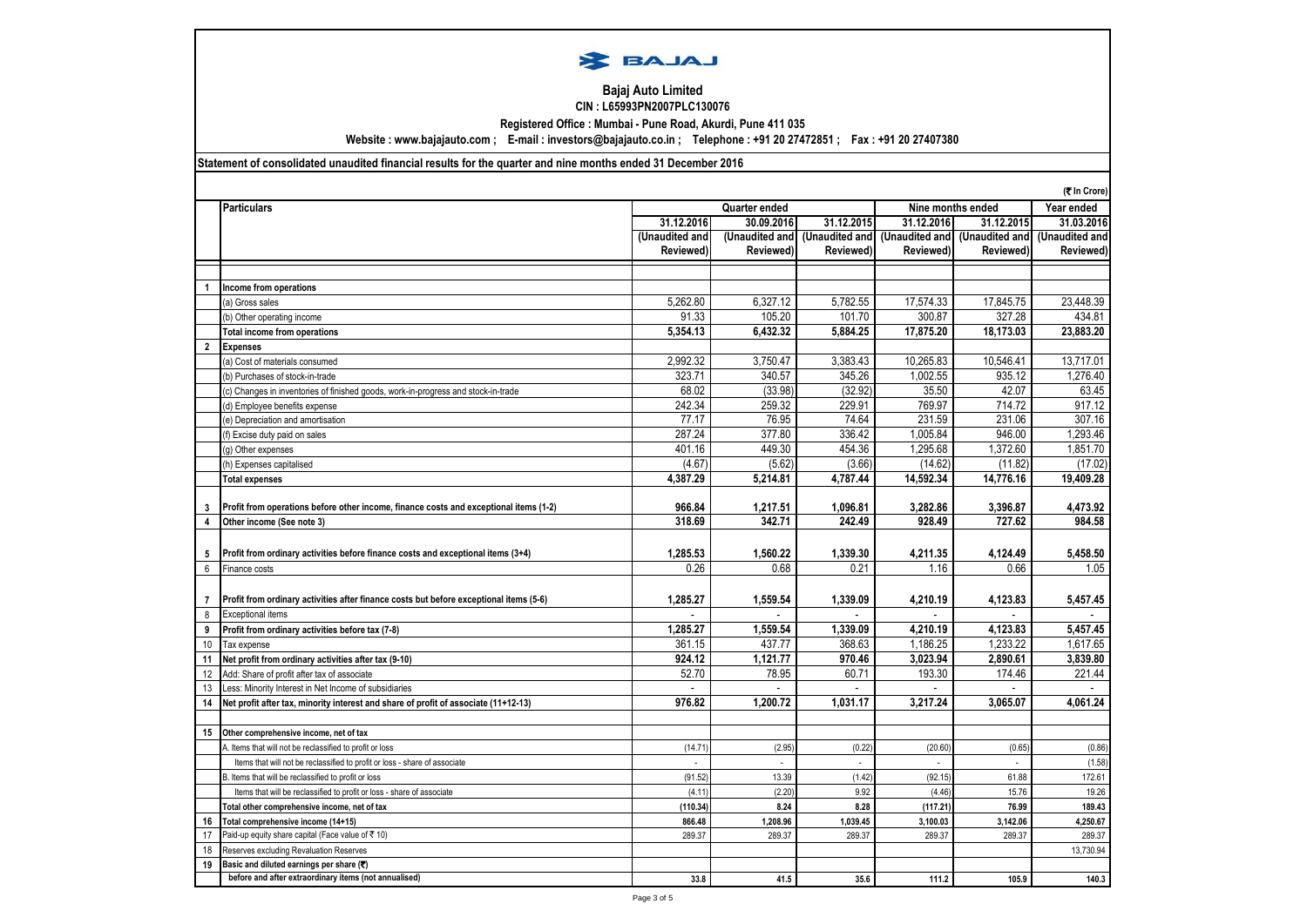|                | Segment-wise revenue, results and capital employed (consolidated)<br>(₹ In Crore) |                |                      |                |                   |                               |                |  |  |
|----------------|-----------------------------------------------------------------------------------|----------------|----------------------|----------------|-------------------|-------------------------------|----------------|--|--|
|                | Particulars                                                                       |                | <b>Quarter ended</b> |                | Nine months ended | Year ended                    |                |  |  |
|                |                                                                                   | 31.12.2016     | 30.09.2016           | 31.12.2015     | 31.12.2016        | 31.12.2015                    | 31.03.2016     |  |  |
|                |                                                                                   | (Unaudited and | (Unaudited and       | (Unaudited and |                   | (Unaudited and (Unaudited and | (Unaudited and |  |  |
|                |                                                                                   | Reviewed)      | Reviewed)            | Reviewed)      | Reviewed)         | Reviewed)                     | Reviewed)      |  |  |
|                | <b>Segment revenue</b>                                                            |                |                      |                |                   |                               |                |  |  |
|                | Automotive                                                                        | 5,431.21       | 6,491.31             | 5,938.57       | 18,058.18         | 18,303.57                     | 24,058.05      |  |  |
|                | Investments                                                                       | 241.61         | 283.72               | 188.17         | 745.51            | 597.08                        | 809.73         |  |  |
|                | Total                                                                             | 5,672.82       | 6,775.03             | 6,126.74       | 18,803.69         | 18,900.65                     | 24,867.78      |  |  |
| $\overline{2}$ | Segment profit before tax and finance costs                                       |                |                      |                |                   |                               |                |  |  |
|                | Automotive                                                                        | 1,097.03       | 1,355.87             | 1,212.12       | 3,660.39          | 3,702.71                      | 4,871.32       |  |  |
|                | Investments                                                                       | 241.20         | 283.30               | 187.89         | 744.26            | 596.24                        | 808.62         |  |  |
|                | Total                                                                             | 1,338.23       | 1,639.17             | 1,400.01       | 4,404.65          | 4,298.95                      | 5,679.94       |  |  |
|                | Less: Finance costs                                                               | 0.26           | 0.68                 | 0.21           | 1.16              | 0.66                          | 1.05           |  |  |
|                | Total profit before tax                                                           | 1,337.97       | 1,638.49             | 1,399.80       | 4,403.49          | 4,298.29                      | 5,678.89       |  |  |
| 3              | <b>Capital employed</b>                                                           |                |                      |                |                   |                               |                |  |  |
|                | <b>Segment assets</b>                                                             |                |                      |                |                   |                               |                |  |  |
|                | Automotive                                                                        | 7,705.87       | 7,774.22             | 7,718.72       | 7,705.87          | 7,718.72                      | 7,446.72       |  |  |
|                | Investments                                                                       | 11,945.43      | 12,302.70            | 9,794.59       | 11,945.43         | 9,794.59                      | 9,420.00       |  |  |
|                | Unallocable                                                                       | 414.57         | 358.86               | 323.53         | 414.57            | 323.53                        | 373.65         |  |  |
|                | Sub-total                                                                         | 20,065.87      | 20,435.78            | 17,836.84      | 20,065.87         | 17,836.84                     | 17,240.37      |  |  |
|                | <b>Segment liabilities</b>                                                        |                |                      |                |                   |                               |                |  |  |
|                | Automotive                                                                        | 2,696.13       | 3,758.90             | 2,856.48       | 2,696.13          | 2,856.48                      | 2,821.92       |  |  |
|                | Investments                                                                       |                |                      |                |                   |                               |                |  |  |
|                | Unallocable                                                                       | 15.74          | 231.67               | 34.38          | 15.74             | 34.38                         | 34.37          |  |  |
|                | Sub-total                                                                         | 2,711.87       | 3,990.57             | 2,890.86       | 2,711.87          | 2,890.86                      | 2,856.29       |  |  |
|                | <b>Capital employed</b>                                                           |                |                      |                |                   |                               |                |  |  |
|                | Automotive                                                                        | 5,009.74       | 4,015.32             | 4,862.24       | 5,009.74          | 4,862.24                      | 4,624.80       |  |  |
|                | Investments                                                                       | 11,945.43      | 12,302.70            | 9,794.59       | 11,945.43         | 9,794.59                      | 9,420.00       |  |  |
|                | Unallocable                                                                       | 398.83         | 127.19               | 289.15         | 398.83            | 289.15                        | 339.28         |  |  |
|                | Total                                                                             | 17,354.00      | 16,445.21            | 14,945.98      | 17,354.00         | 14,945.98                     | 14,384.08      |  |  |